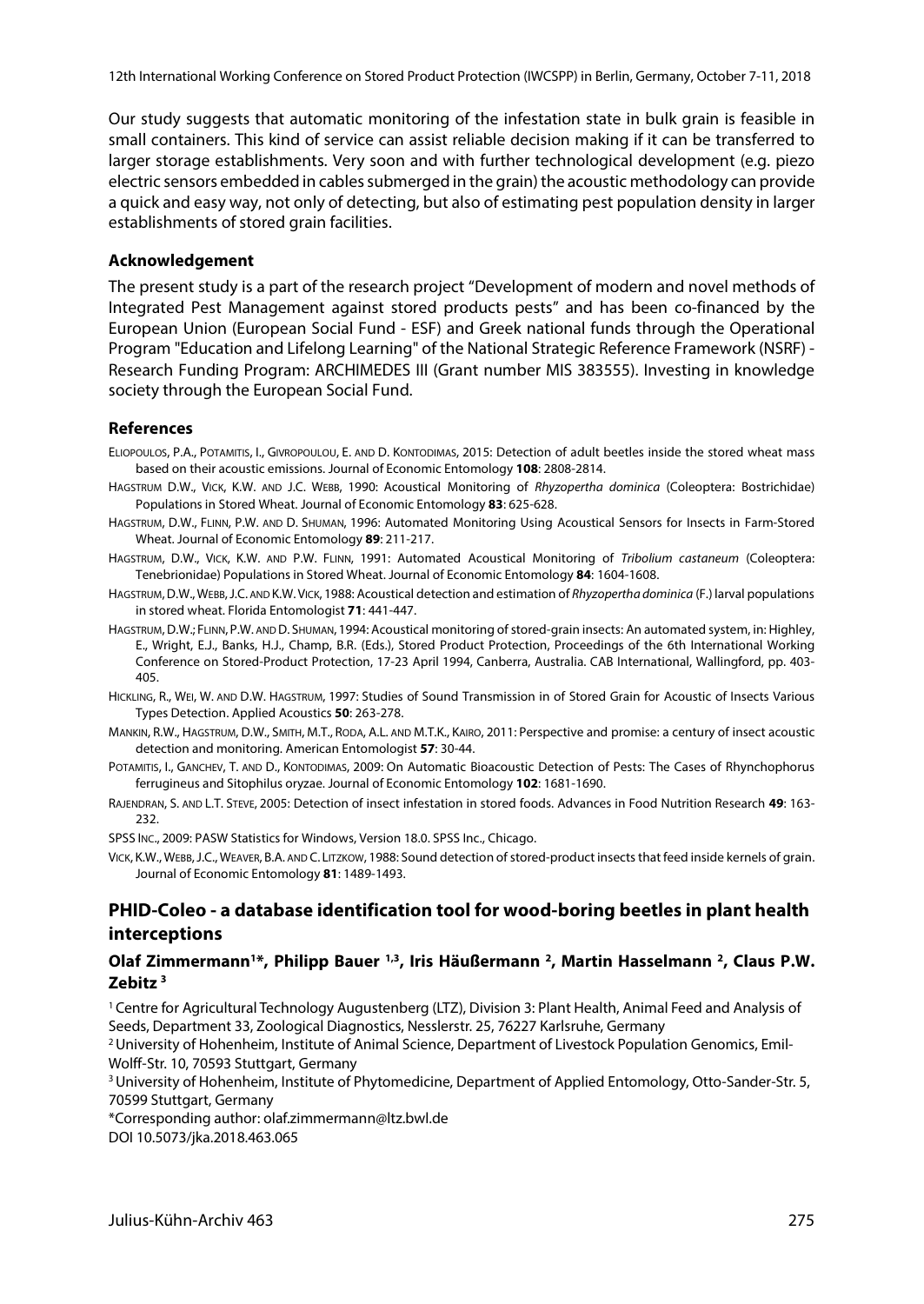12th International Working Conference on Stored Product Protection (IWCSPP) in Berlin, Germany, October 7-11, 2018

# **Abstract**

Recent examples for the introduction of wood-breeding beetles in Europe include the asian longhorn beetles *Anoplophora* spp. and *Aromia bungii* (red-necked longhorn beetle). These and other woodboring beetle species pose a high risk of economic damage to trees and wood products. Smaller beetles like the powderpost beetles from the families Bostrichidae and Lyctidae also have the potential for causing considerable damage. These are often not identified adequately during inspections of wood packaging materials, making it impossible to assess their risk for becoming invasive. This project will aim at closing that gap. Our project PHID-Coleo (= Plant Health Identification of Coleoptera) has the objective to develop new diagnostic tools for the identification of potentially invasive and economically important beetles that can be found in wood packaging materials. The identification methods include classical identification keys based on morphological characters as well as molecular methods based on DNA analysis by PCR (barcoding). The methods for species identification will be supplemented by molecular analyses of introduced populations to clarify within species variations. Such methods will make it possible to determine the taxonomic relationship of samples from different areas and to draw conclusions about the introduction pathways, resulting in more efficient monitoring of the invasive species and preventing their spread. PHID-Coleo will build a freely accessible database of relevant species which are potentially invasive.

**Keywords:** Cerambycidae, Bostrichidae, morphological diagnostics, molecular diagnostics, population analysis.

#### **1. Global trade: introduction pathways for potentially invasive insect species**

An increasing number of imported goods from all over the world are reaching European ports every day. These are often accompanied by untreated wood in the form of wood-packing material (WPM). The international transportation of WPM (e.g. as wooden dunnage, pallets or crates) is recognized as an important pathway for the introduction of non-native harmful insects. For this reason, specific international phytosanitary measures (International Standard for Phytosanitary Measures No. 15 or ISPM15) have been developed by the Food and Agriculture Organization of the United Nations (FAO) within the framework of the International Plant Protection Convention (IPPC) (IPPC, FAO 2013).

To prevent the introduction of harmful species this standard specifies that wooden materials (> 6 mm) used for shipment have to be free from living organisms, when being exported into a country following the ISPM15. In practice, this usually requires WPM to be debarked and then heat treated or fumigated. If such treatments have not been done adequately, wood boring insects may survive in WPM and then be introduced into the importing country. Therefore, inspections still need to be conducted at European ports. These inspections are aimed at an accurate identification of any intercepted species as well as preventing them from entering the country. But infested WPM are not always recognized properly and intercepted during the inspections at the import control and of course only in random samples. In such cases, non-native species can enter the country, may survive under suitable conditions (e.g. the availability of suitable hosts) and become established. This can result in serious damage to crops or forest trees. Recent examples of such introductions into Germany are the Asian long-horned beetle (*Anoplohora glabripennis*) (Mühleisen & Zimmermann 2016) and the rednecked long-horned beetle (*Aromia bungii*) (LfL Bayern 2018).

In case a new species is repeatedly found in the field, several possibilities need to be considered and distinguished, including whether a) the species is already established, b) there have been repeated introductions or c) the samples are related to each other. Identifying which of these possibilities apply with new molecular tools can help to improve the monitoring of invasive species and preventing their spread.

# **2. The problem of species identification and the necessity of pest risk analysis**

The species identification is necessary, because it is the basis for pest risk analysis (PRA) conducted by the regulatory national plant health organization (e.g., the Julius Kühn-Institute for Germany). The PRA analyses the risks and possible consequences of the introduction of a new pest, under inclusion of biological (e.g. climatic tolerance, available hosts) and other scientific information. It also identifies the phytosanitary measures required to protect plant resources against a new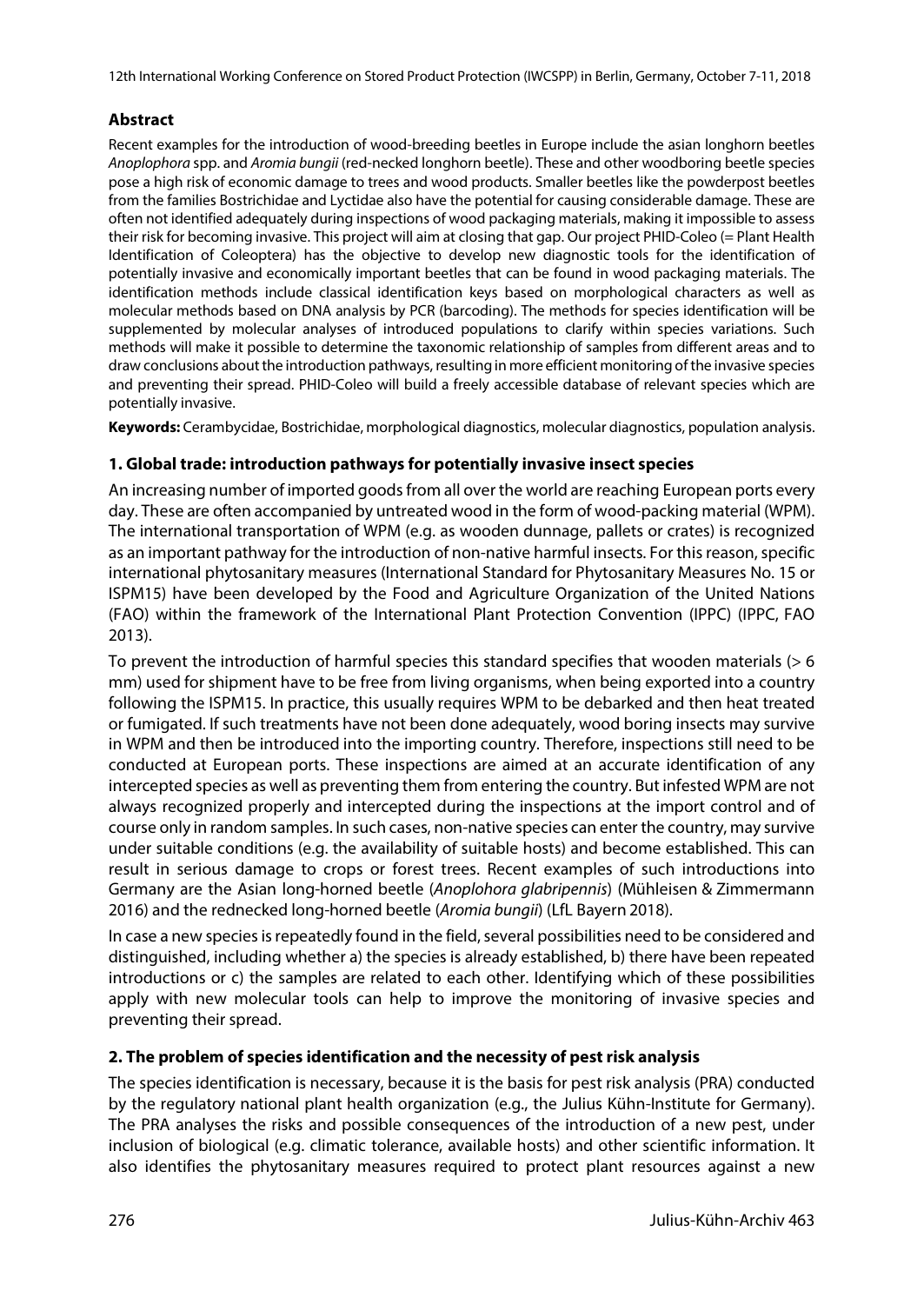potential pest. In case of an introduction event, the PRA helps decision makers to react quickly and in the most suitable way (JKI - Julius Kühn-Institut 2018).

The morphological identification of non-native species is difficult, since identification keys are often unsuitable for the inspection teams, are unavailable, or are only available in a foreign language (Ohbayashi&Nisato 2007). This is especially the case for the immature stages of frequently imported groups of insects like Cerambycidae and Bostrichidae (Wang 2017, Geis 2002).

Another problem arises, when the sample is in a bad physical condition (e.g., a crushed larva) and identification traits have been lost. A molecular identification based on DNA barcoding analysis can help in such cases (Wu et al. 2017). For this, a genetic marker (a short sequence) of the specimen's DNA is compared with DNA references from an online database. If both DNA sequences match, the examined sample is most likely the species that has been deposited as reference in the database. Unfortunately, in databases such as NCBI there are error rates of up to 20%, because some species had been misidentified before they were barcoded (NCBI 2018). Such erroneous references must be recreated to meet quality standards and accreditation requirements in diagnosis.

At the same time other databases like the Barcode of Life Database, BOLD, with higher quality standards are yet often incomplete (Ratnasingham & Hebert 2007). Also, the Q-BOL Project which covered a broad range of organism groups of pests and diseases and resulted in the database Q-Bank, still does not include e.g. important Cerambycid beetles such as *Batocera lineolata* or *Saperda candida* (Q-Bank 2017). In Europe the important PM7 diagnostic protocols for identification are usually limited to some more relevant species that are already regulated (EPPO 2018). Available molecular references for species associated with WPM are currently very limited. Therefore, relevant species that have been found in WPM so far and are likely to be mistaken with similar species have to be barcoded to fill that gap and to build up reliable datasets for their use by diagnostic laboratories.

# **3. The project activities of PHID-Coleo**

The project PHID-Coleo (**P**lant **H**ealth **ID**entification of **Coleo**ptera) has been designed in Germany as a cooperative project between the plant protection service of Baden-Württemberg in Karlsruhe (LTZ) and the University of Hohenheim (UHOH). The project was launched in 2017 and runs for three years until June 2020 (Bauer & Zimmermann 2018).

PHID-Coleo aims at developing new diagnostic tools for the identification of potentially invasive and economically important beetles which are associated with WMP. In addition, it aims to develop new molecular methods for the analyses of already established exotic species. Introduction pathways and relationships between existing populations of invasive species need to be investigated as fast as possible to predict the invasive potential and to prevent economical damages.

The activities of the project are divided into three sections, with sections one and three being implemented by the Centre for Agricultural Technology Augustenberg (LTZ), Department 33, Zoological Diagnostics in Karlsruhe, Germany and section two by the Departments of Live Stock Population Genomics and Applied Entomology at the University of Hohenheim, Germany.

Project activies - Section 1: Morphological and molecular key

The activities under section one aim at new identification tools for potentially invasive and economically important species of false powderpost beetles and long-horned beetles (Coleoptera: Bostrichidae and Cerambycidae, respectively). According to the European phytosanitary alert system EUROPHYT these are the most important groups of insects that can be found in WPM (EUROPHYT2018). For this, classical identification keys based on morphological characters are being developed for the relevant species of these groups. The keys will not only consider the adult beetles but also the immature stages, because usually only the larvae are found in WPM.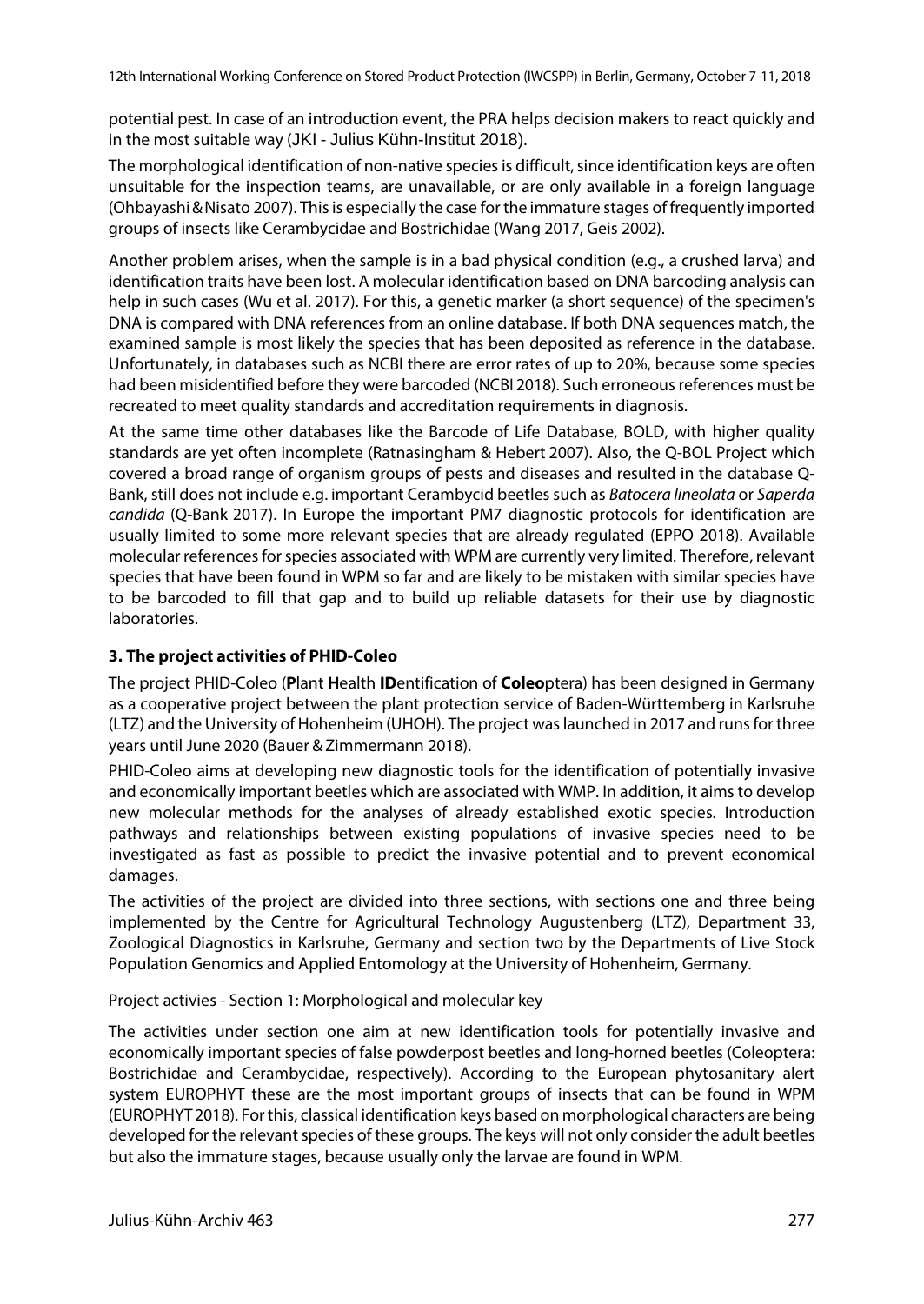The classical keys will be supplemented by molecular methods for species identification. This will make it possible to deal with the smallest tissue samples and physically damaged specimens. Thus, species can be identified quickly and easily in the laboratory.

In collaboration with entomologists and according to recently published species lists (Geis 2014, Eyre and Haack 2017), the project partners have identified more than 100 species, which were confirmed to be associated with WPM. These are currently being documented photographically and molecular references are being developed. The keys will also be available in a printed version and molecular data will be published as well in established online barcoding databases.

Project activies - Section 2: molecular analysis of insect populations

The activities under section two aims at developing a detailed understanding of the population dynamics of invasive beetles and their dispersal. *Anoplophora glabripennis*, the Asian long-horned beetle (ALB) is serving as a model example. Investigations of intraspecific nucleotide variations should help to understand the relationship between populations found at different infestation sites, e.g. in Germany.

Genetic markers for the molecular comparison of individual populations of invasive species will be selected and provided for diagnosis (Hasselmann et al. 2015). They should help plant protection services to trace and identify new infestation events and to understand introduction pathways. A higher resolution of the ALB population structure will be achieved by using a larger amount of genetic markers for mitochondrial and genomic DNA. A set of molecular tools such as sequencing, conventional microsatellite analysis and state-of-the-art single-nucleotide polymorphism screening (Nolte et al. 2005, Gruber et al. 2013) will provide a broader spectrum of genetic markers than available now. For the genotype analysis specific software for measuring genetical differences will be used (Pritchard et al. 2000).

The project partners are collecting genetical material of the ALB from different infestation sites in Germany, as well as from other countries for comparisons, including Europe and the native habitat of this species in Asia. Research results about the intraspecific genetic differences of ALB populations indicate that there are variations in the D-Loop region and the cytochrome oxidase subunits 1 and 2 of the mitochondrial genome, as well as in the microsatellite regions of the genomic DNA. A preliminary analysis with microsatellites in the PHID-Coloe project showed promising results. The genome of the ALB was ´screened´ and approximately 700 regions with tandem repeats have been found, of which 25 microsatellites had been tested, that have not been used in ALB-studies so far. After sequencing, eight of them showed considerable differences in length and in the number of so-called repeats in comparison to the provisional reference genome (McKenna et al. 2016).

Project activies - Section 3: open identification keys and an expert network for identifying beetles intercepted during plant health inspections

Under section three, the results obtained under the previous two sections will be published as booklets, printed identification keys, and as well as online in the form of a freely accessible database for interested scientists, plant health services and zoological diagnostic laboratories. Diagnostic workshops will also include training for companies that provide barcoding services. Workshops and single training will be offered during the project, but also beyond the term of the project. Interested parties may contact the PHID-Coleo partners.

A further aim of the project is to establish a long term collaborative network in the field of molecular pest diagnosis which will include plant protection professionals, entomologists, research scientists (e.g. from state institutes and museums) as well as commercial companies. This collaborative network should continue its activities after the end of the project for a quick and safe identification of future interceptions of unknown insect species.